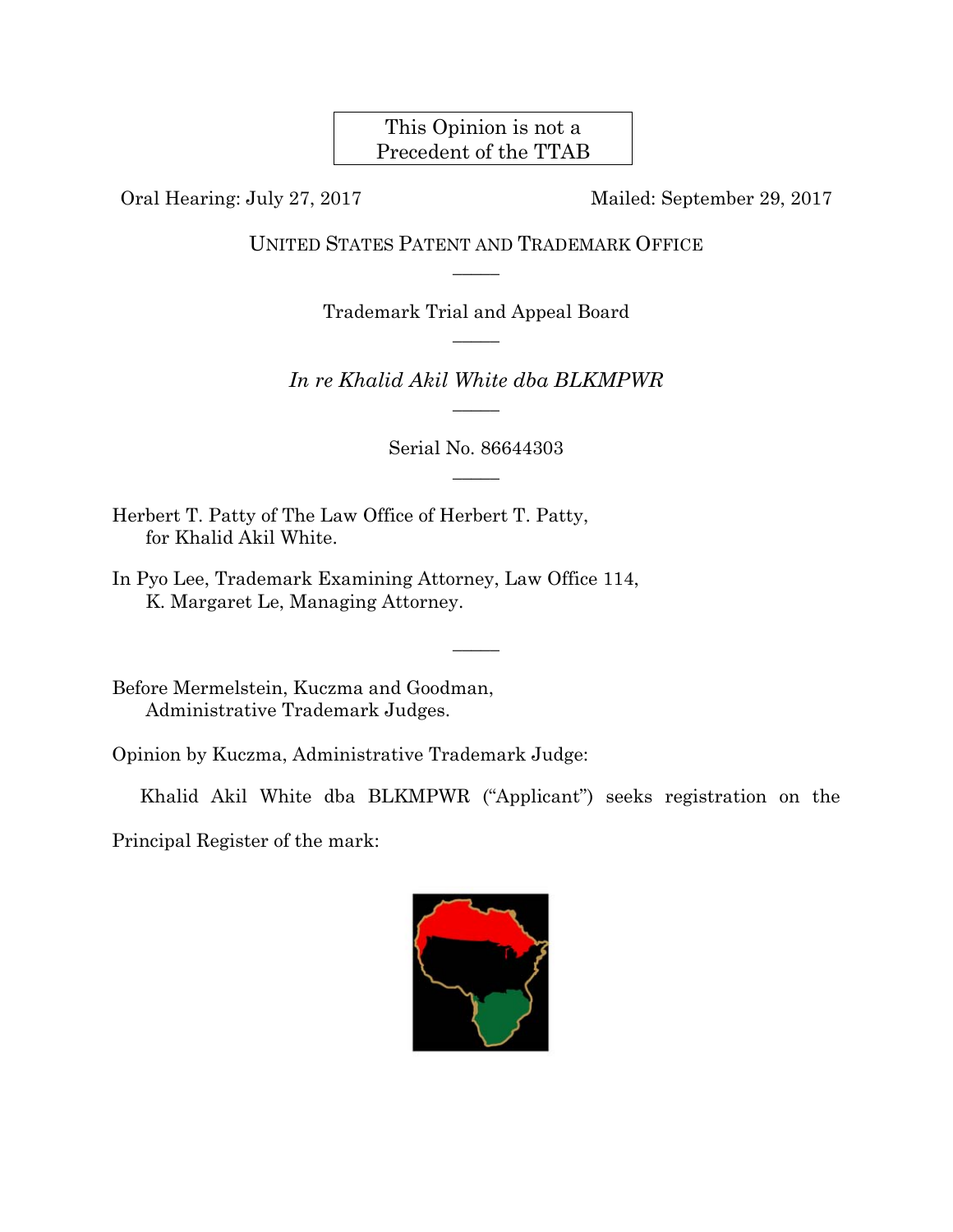$\overline{a}$ 

for: T-shirts in International Class 25.1

The Trademark Examining Attorney refused registration of Applicant's mark under Section 2(d) of the Trademark Act, 15 U.S.C. § 1052(d), based on a likelihood of confusion with the mark:



set forth in Registration No. 2547979, owned by Everett Staten, for clothing, namely, hats and shirts.2

When the refusal was made final, Applicant appealed and requested reconsideration. After the request for reconsideration was denied, the appeal was resumed. Applicant and the Examining Attorney filed briefs, including Applicant's reply brief, and an oral hearing was held. We affirm the refusal to register.

<sup>1</sup> Application Serial No. 86644303 was filed on May 28, 2015, based upon Applicant's allegation of a *bona fide* intention to use the mark in commerce under Section 1(b) of the Trademark Act, 15 U.S.C. § 1051(b). The application includes the following description: "The mark consists of a black background with a trace of the continent of Africa thereon in the color gold. Within the perimeter of Africa is a black image of the United States. The portion of the image of Africa above the image of the United States, and the open areas therein, including the Great Lakes, is in red which extends to the gold perimeter portion of the African continent and the top portion of the image of the United States. The portion of the image of Africa below the image of the United States is in green such that the green portion of the mark extends to the gold perimeter border of the African continent." The colors black, gold, red, green are claimed as features of the mark.

<sup>2</sup> Registration No. 2547979 issued March 12, 2002; renewed.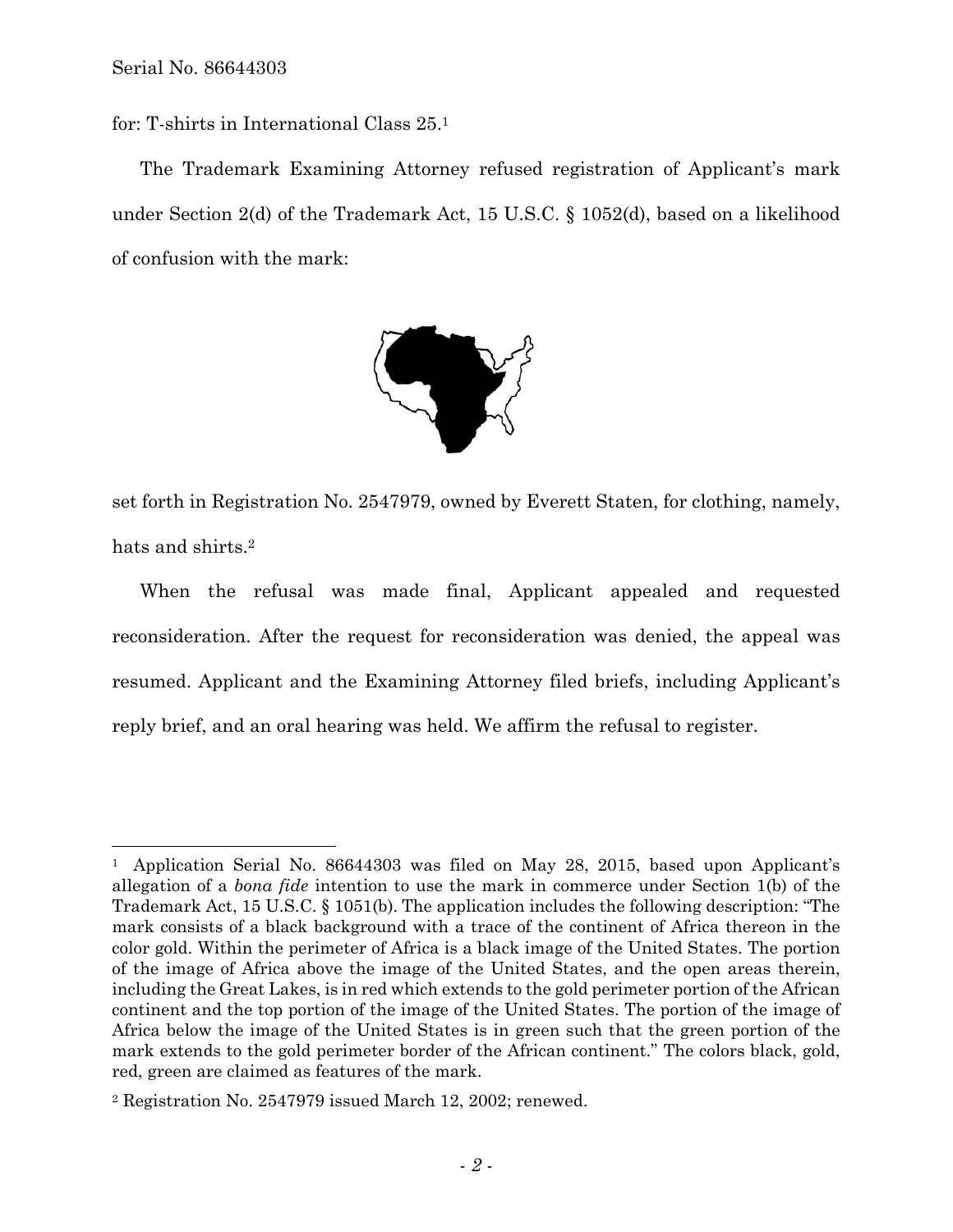## I. Evidentiary Issue

Before proceeding to the merits of the refusal, we address the Examining Attorney's objection to Applicant's attempt to introduce new evidence at page 10 of Applicant's appeal brief.3 The Examining Attorney requests that the new evidence, or any references to it, be excluded from the record.4

In response, Applicant admits that he included "basic information concerning indisputable facts; namely, that Africa is often referred to as 'the dark continent' with a Wikipedia link … , and that in the United States of America white Americans comprise the majority ethnic group at approximately 62% of the population again for which Wikipedia statistics were included as a source to support this fact."<sup>5</sup> Applicant explains that "known information was submitted [on appeal] to corroborate arguments that the Applicant submitted on the record during prosecution."6

No evidence was introduced by Applicant to support the foregoing statements in its brief as copies of the Wikipedia and other articles cited by Applicant are not in the record. Moreover, even if copies were submitted, they would have been untimely. The evidentiary record should be complete prior to the filing of the notice of appeal. 37 CFR 2.142(d); *see In re Fiat Group Marketing & Corporate Comm'ns S.p.A.*, 109 USPQ2d 1593, 1596 (TTAB 2014) (examining attorney's objection to applicant's submission of registrations with appeal brief sustained); *In re Pedersen*, 109 USPQ2d

<sup>6</sup> *Id.*

1

<sup>&</sup>lt;sup>3</sup> Brief for Appellant p. 10 (6 TTABVUE 11).

<sup>4</sup> Examining Attorney's Appeal Brief (8 TTABVUE 4-5).

<sup>5</sup> Applicant's Reply Brief p. 2 (9 TTABVUE 3).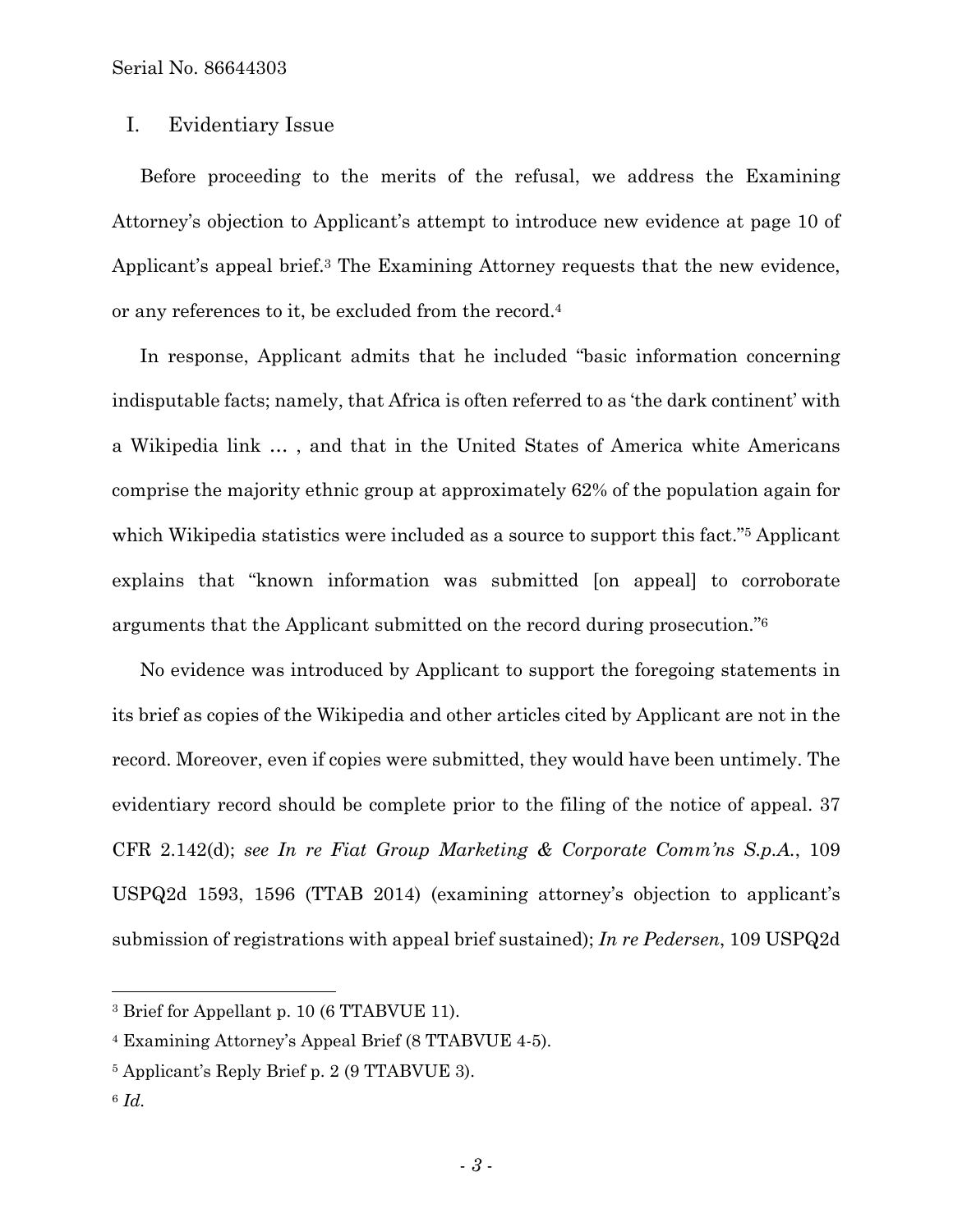1185, 1188 (TTAB 2013) (copies of documents pertaining to district court litigation submitted with applicant's appeal brief not considered); *In re Fitch IBCA, Inc.*, 64 USPQ2d 1058, 1059 n.2 (TTAB 2002) (evidence submitted with applicant's brief not considered). To the extent Applicant requests that we take judicial notice of the indicated facts, we decline to do so. First, the matter in question is beyond the scope of our usual exercise of judicial notice, and second Applicant has not submitted in the record copies of the referenced materials. The record of the proceeding must be complete; the Board will not follow hyperlinks or look for evidence which is not actually submitted. *In re HSB Solomon Assocs.*, 102 USPQ2d 1269, 1274 (TTAB 2012) ("reference to a website's internet address is not sufficient to make the content of that website or any pages from that website of record"). *See also Safer Inc. v. OMS Invs. Inc*., 94 USPQ2d 1031, 1039 (TTAB 2010) (because of the transitory nature of internet postings, evidence referenced only by links may later be modified or deleted). Therefore, the Examining Attorney's objection is well taken and the information cited on page 10 of Applicant's opening brief noted above has not been considered.

## II. Likelihood of Confusion

Our determination of likelihood of confusion under § 2(d) is based on an analysis of all of the probative facts in evidence that are relevant to the factors bearing on the likelihood of confusion. *In re E. I. du Pont de Nemours & Co.,* 476 F.2d 1357, 177 USPQ 563, 567 (CCPA 1973). *See also, In re Majestic Distilling Co.,* 315 F.3d 1311, 65 USPQ2d 1201, 1203 (Fed. Cir. 2003). In any likelihood of confusion analysis, two key considerations are the similarities between the marks and the similarities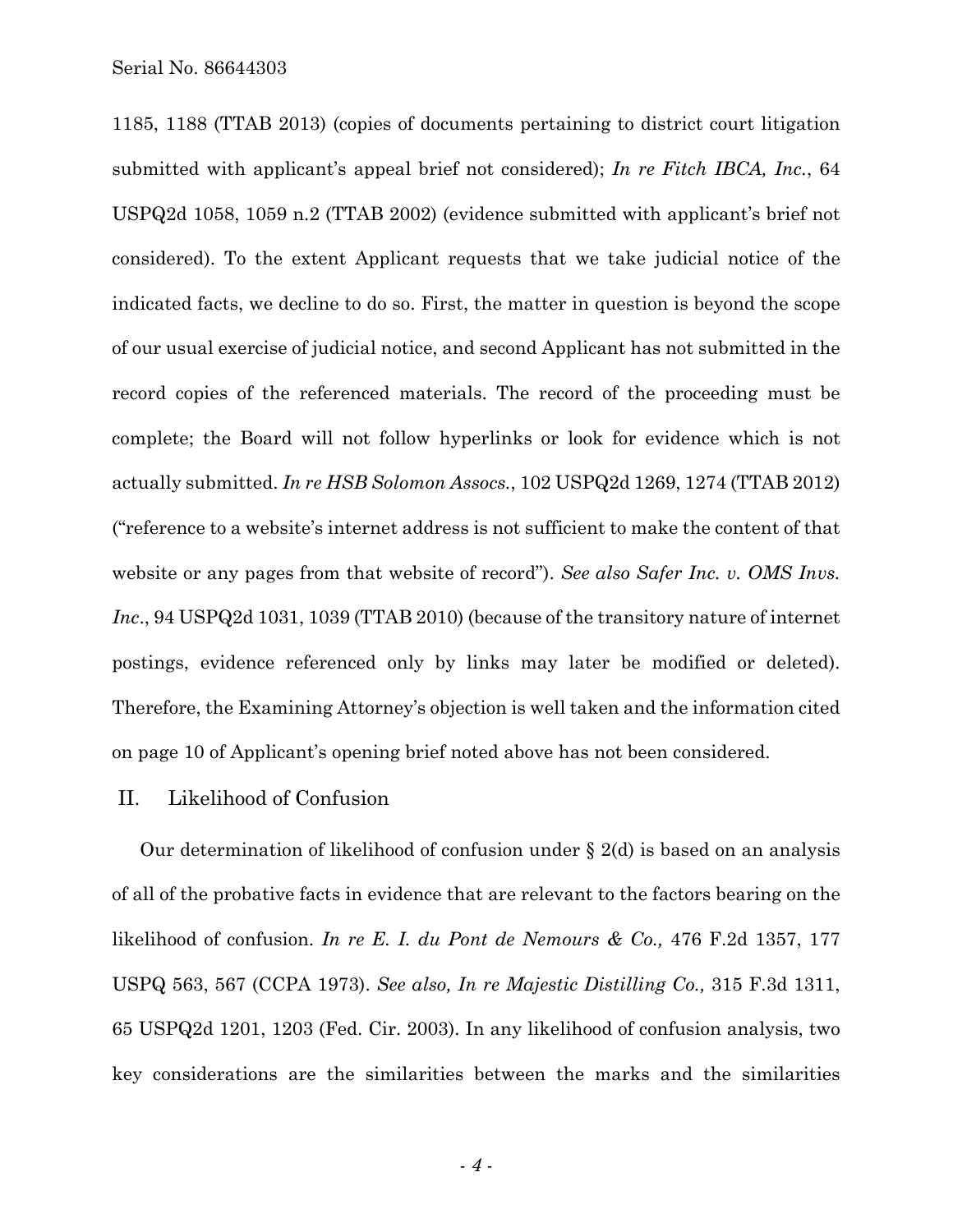$\overline{a}$ 

between the goods. *See Federated Foods, Inc. v. Fort Howard Paper Co.,* 544 F.2d 1098, 192 USPQ 24, 29 (CCPA 1976) ("The fundamental inquiry mandated by §2(d) goes to the cumulative effect of differences in the essential characteristics of the goods and differences in the marks").

Inasmuch as Registrant's mark is registered for shirts, which is broad enough to encompass Applicant's T-shirts7, the goods are identical in part. Given the identity of the goods, at least in part, and the lack of restrictions on trade channels and classes of consumers in the recitations of the goods, it is presumed that these goods travel through the same channels of trade, to the same classes of customers. *In re Viterra Inc.*, 671 F.3d 1358, 101 USPQ2d 1905, 1908 (Fed. Cir. 2012) (Board entitled to rely on this legal presumption in determining likelihood of confusion even though there was no evidence regarding channels of trade and classes of consumers); *Citigroup Inc. v. Capital City Bank Group Inc.*, 98 USPQ2d 1253, 1261 (Fed. Cir. 2011) (citing *Hewlett Packard Co. v. Packard Press, Inc.*, 281 F.2d 1261, 62 USPQ2d 1001, 1005 (Fed. Cir. 2002)); *In re Yawata Iron & Steel Co.*, 403 F.2d 752, 159 USPQ 721, 723 (CCPA 1968) (where there are legally identical goods, the channels of trade and classes of purchasers are considered to be the same).

<sup>7</sup> *See* definitions of "T-shirt" from *http://www.collinsdictionary.com/dictionary/english/tshirt*, attached to Examining Attorney's Appeal Brief (8 TTABVUE 16), which is defined as "a cotton shirt with no collar or buttons…" and "1. a collarless, cotton undershirt with short sleeves; 2. a similar pullover knit sport shirt." The Board routinely takes judicial notice of dictionary definitions when supplied with a copy of the definition, *Univ. of Notre Dame du Lac v. J.C. Gourmet Food Imp. Co*., 213 USPQ 594 (TTAB 1982), *aff'd*, 703 F.2d 1372, 217 USPQ 505 (Fed. Cir. 1983), including online dictionaries that exist in printed format or have regular fixed editions. *In re Red Bull GmbH*, 78 USPQ2d 1375, 1377 (TTAB 2006).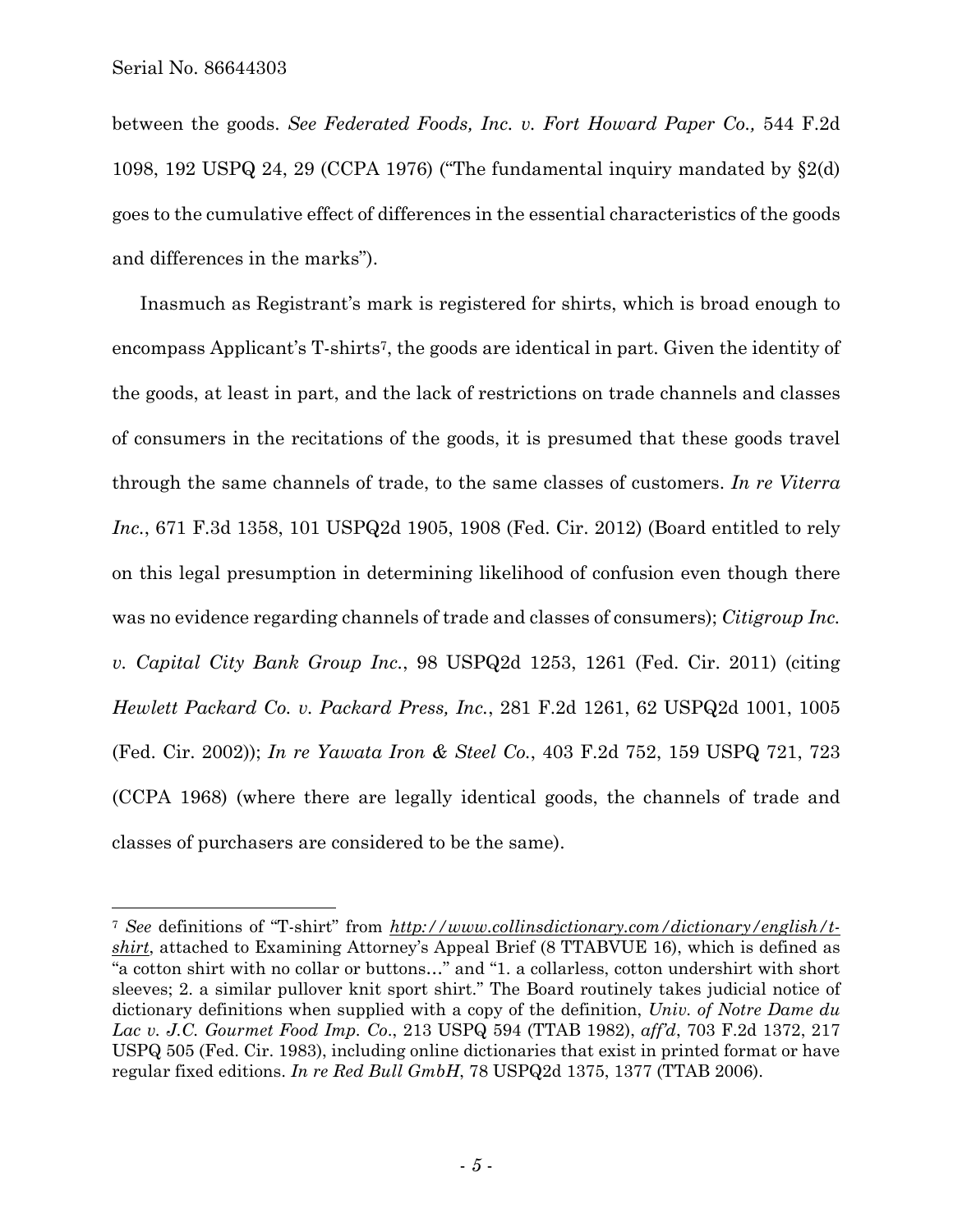We now turn to the remaining relevant *du Pont* factor requiring examination of "the similarity or dissimilarity of the marks in their entireties as to appearance, sound, connotation and commercial impression." *du Pont,* 177 USPQ 567. Where the marks at issue are both design marks, as they are here, the similarity of the marks must be decided primarily on the basis of their visual similarity. *See, e.g., Volkswagenwerk Aktiengesellschaft v. Rose 'Vear Enters*., 592 F.2d 1180, 201 USPQ 7, 9 (CCPA 1979) (quoting *In re ATV Network Ltd*., 552 F.2d 925, 193 USPQ 331, 332 (CCPA 1977)); *Fort James Operating Co. v. Royal Paper Converting Inc.*, 83 USPQ2d 1624, 1628 (TTAB 2007); *In re Vienna Sausage Mfg. Co.*, 16 USPQ2d 2044, 2047 (TTAB 1990); Trademark Manual of Examining Procedure ("TMEP") § 1207.01(c) (April 2017).

Although there are specific differences in appearance between Applicant's and Registrant's marks, it is well established that the test to be applied in determining likelihood of confusion is not whether marks are distinguishable on the basis of a side-by-side comparison but rather whether the marks in their entireties are sufficiently similar in terms of their overall commercial impression so that confusion as to the source of the goods offered under the respective marks is likely to result. This requires us to keep in mind the fallibility of memory of the average purchaser over a period of time resulting in their normally retaining a general overall impression of the mark or of the theme generated by the mark rather than a specific recollection of a trademark. *See Coach Services Inc. v. Triumph Learning LLC*, 668 F.3d 1356, 101 USPQ2d 1713, 1721 (Fed. Cir. 2012); *Grandpa Pidgeon's of Mo., Inc.*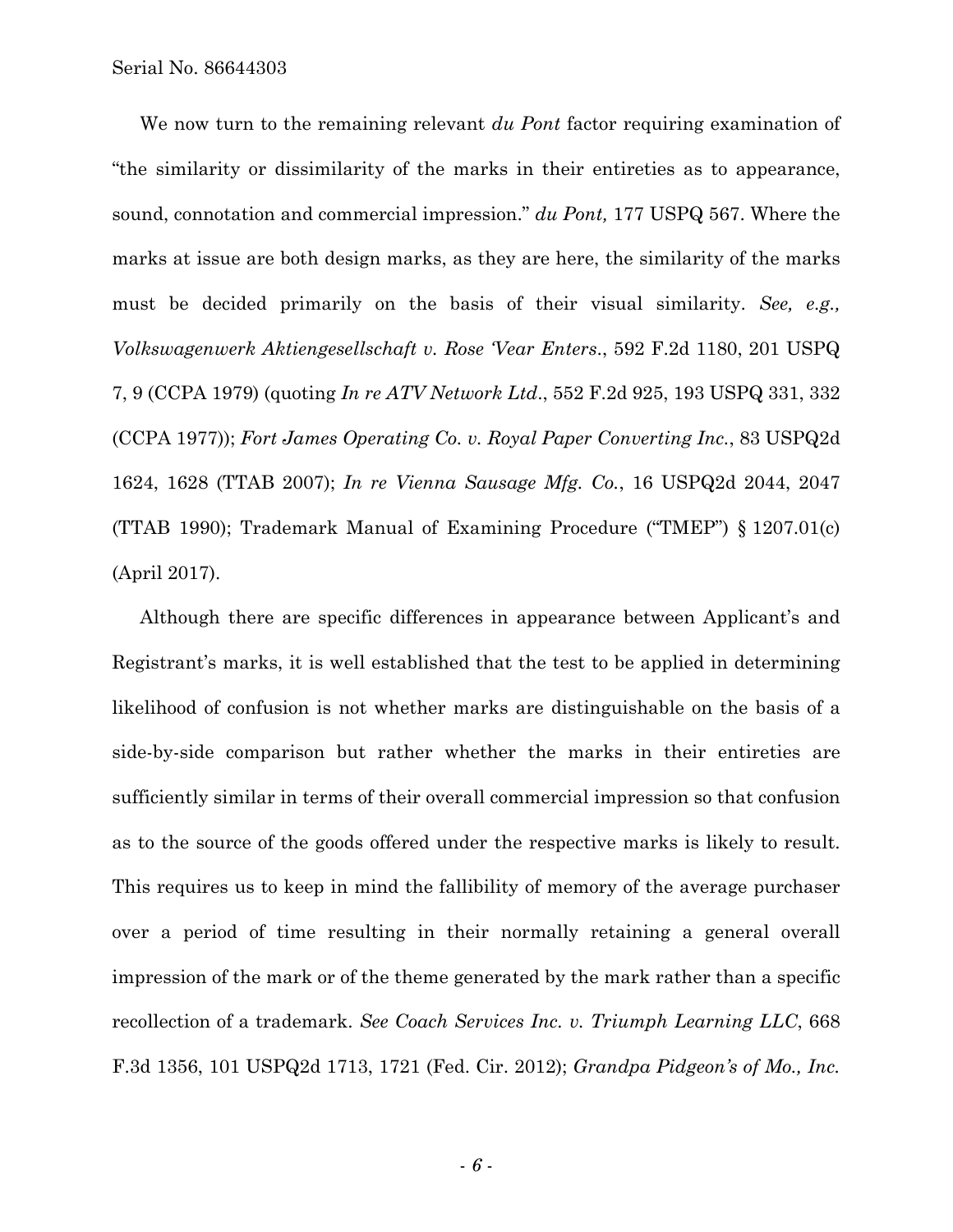*v. Borgsmiller*, 477 F.2d 586, 177 USPQ 573, 574 (CCPA 1973); *Johann Maria Farina Gegenuber Dem Julichs-Platz v. Chesebrough-Pond, Inc.*, 470 F.2d 1385, 176 USPQ 199, 200 (CCPA 1972); *In re Solar Energy Corp.*, 217 USPQ 743, 745 (TTAB 1983); *Carl Karcher Enters., Inc. v. MTS Franchise Corp.*, 213 USPQ 254, 257-58 (TTAB 1980); *In re Barnhardt Farms, Inc*., 196 USPQ 309, 311 (TTAB 1977) (purchasers normally retain only a general or overall rather than a specific recollection of the various elements or characteristics of design marks). Thus, when comparing Applicant's and Registrant's design marks, the focus is on the overall commercial impression conveyed by such marks, not on their specific differences.

Turning to the marks, the Examining Attorney notes they are design-only marks that feature undetailed maps of the continent of Africa and the United States, stacked on top of the other, contending the only difference is that "Applicant's mark features the U.S. map inside the continent of Africa, whereas Registrant's mark features the continent of Africa on top of the U.S. map." The foregoing similarities, according to the Examining Attorney, support finding that "Applicant's mark creates the same overall commercial impression as Registrant's mark, specifically, that of two particular geographic regions."8

Applicant disagrees that the marks have the same overall commercial impression, noting that the dominant portion of each mark is different. According to Applicant, the "African map element appears to be the dominant portion of the cited mark whereas the United States' map element appears to be the dominant portion of

<sup>8</sup> Examining Attorney's Appeal Brief (8 TTABVUE 6).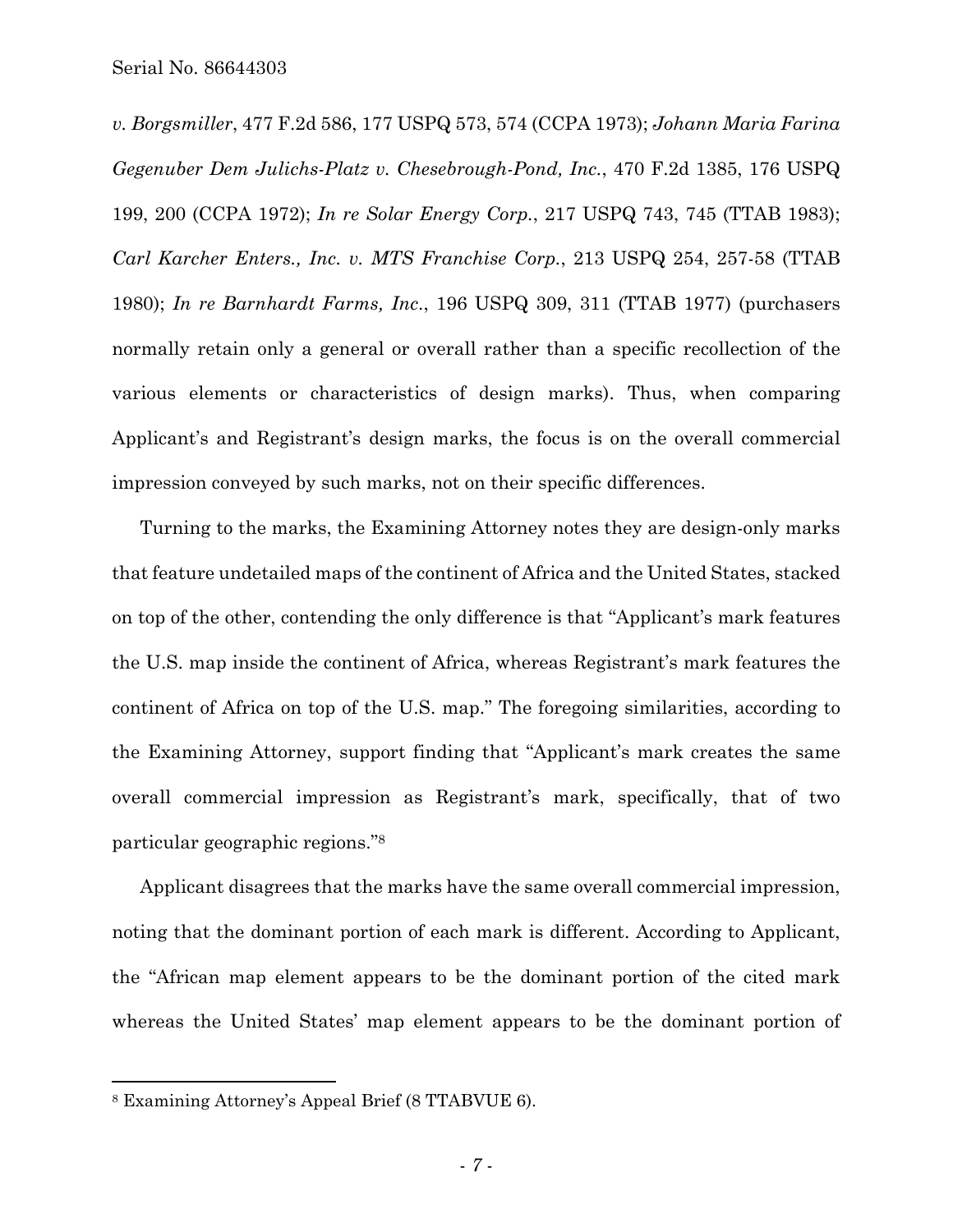[Applicant's] applied-for mark."9 Applicant further notes that the cited registration features an exact map of Africa stacked on top of a map of the United States, suggesting that the African continent is dominant to the United States.10 Applicant observes that his mark features a stylized drawing of Africa that has been artistically altered to encompass the precise shape of the Unites States within its borders, which is an integral part of the meaning of his mark maintaining this difference is more than a slight nuance, profoundly affecting the overall shapes and impressions of the two marks.<sup>11</sup>

Applicant argues that the use of scale, positioning, and placement of the United States' map element in his mark creates a commercial impression that symbolizes cultural and ethnic unity whereas the cited mark appears to create the impression of Africa's (or African people's) dominance of the United States (or its citizens). Thus, Applicant argues, Applicant's mark is not merely a transposition of two elements overlapping one another and creates a vastly different commercial impression than that of the cited mark.12 The Examining Attorney acknowledges that the word "transpose" was used once in the Final Office Action to mean "put into a different order," to indicate the different order as to how Applicant's mark and the cited mark

<sup>9</sup> Brief for Appellant p. 8 (6 TTABVUE 9); Applicant's Reply Brief p. 5 (9 TTABVUE 6).

<sup>10</sup> Brief for Appellant p. 10 (6 TTABVUE 11).

<sup>11</sup> February 6, 2016 Response to Office Action at 5.

<sup>&</sup>lt;sup>12</sup> Brief for Appellant p. 12 (6 TTABVUE 13). This appears to be a change in Applicant's position from that in its Request for Reconsideration at 6 where Applicant argued "[t]he marks in question involve the transposition of the design elements in each mark" arguing that if the transposed mark creates a distinctly different commercial impression, confusion is not likely.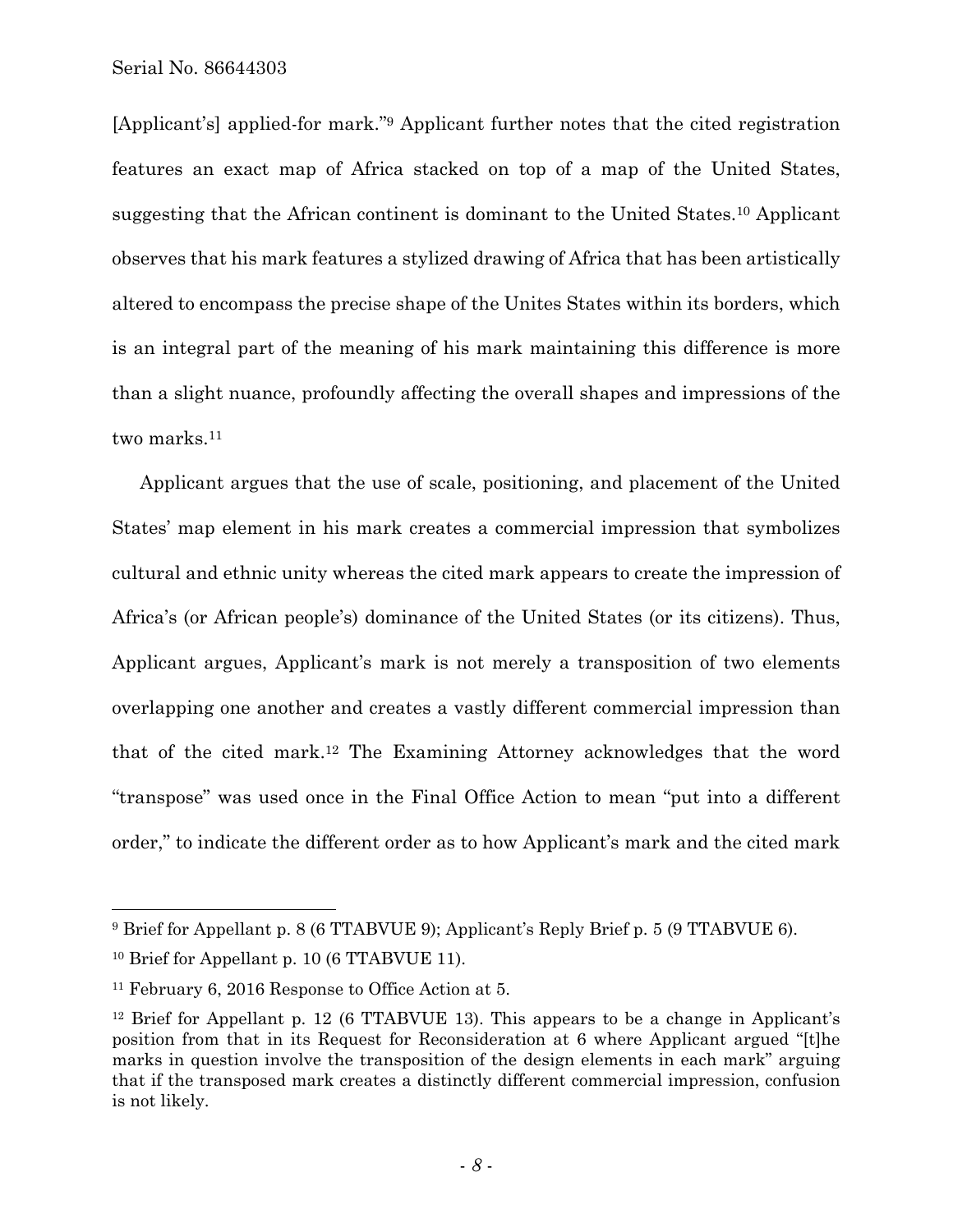were presented, not to suggest that the applied-for mark is a transposition of the mark in the cited registration. According to the Examining Attorney, the only difference between the marks is that in Applicant's mark, the map of the United States appears unaltered and on top of the African continent, while in the cited registration, the map of the African continent appears unaltered on top of the map of the United States.13

While recognizing that the marks share common elements, Applicant challenges the Examining Attorney's failure to "provide any analysis on why this [*i.e.*, the use of the same elements] would necessitate that the marks create the same commercial impression."14 Contending that his mark conveys a strong historical context which cannot be divorced from the overall likelihood of confusion analysis with the cited mark, Applicant argues that the "use of historical and cultural symbolism [in his mark] creates a unique commercial impression of Pan-African unity and signifies the repatriation of Americans of African ancestry to Africa," and that the "inclusion of the United States, a world superpower and historically-imperialist nation, confined within the interior area of a continent (which was subjected to colonialization by imperialist nations) is rather peculiar and would most likely create a distinct and memorable commercial impression to reasonably prudent purchasers."15 Applicant also contends that the "applied-for-mark's inclusion of the United States' map

<sup>13</sup> Examining Attorney's Appeal Brief (8 TTABVUE 8-9).

<sup>&</sup>lt;sup>14</sup> Brief for Appellant p. 7 (6 TTABVUE 8).

<sup>&</sup>lt;sup>15</sup> Brief for Appellant p. 9 (6 TTABVUE 10).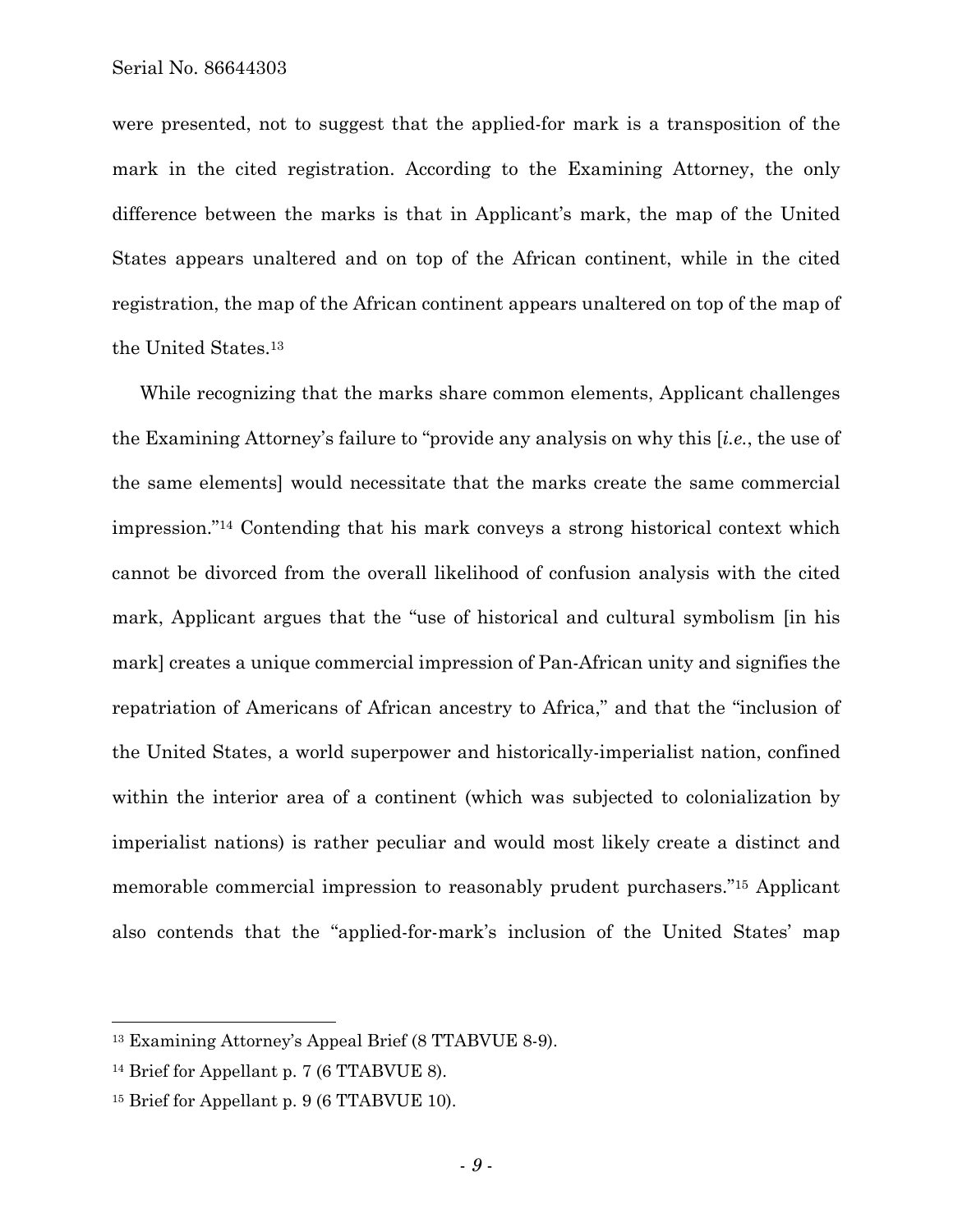element within the central area of the African continent signifies the African-American race is a critical set within the African Diaspora and therefore vital to the repatriation of all persons of African descent to repatriate to Africa in mind, body, and soul. As such, those of African descent which consider themselves members of the African Diaspora would be drawn to Appellant's applied-for-mark as it signifies repatriation or return to their 'motherland.'"16

According to Applicant, the color scheme of Applicant's mark is consistent with the African flag and symbolizes unity of African American people as members of the African Diaspora.17 Applicant concludes that most Americans are familiar with this history due to the teaching of the Diaspora as part of social studies education in public schools,18 and would therefore acknowledge the significance and distinctiveness of

 $\overline{a}$ 

Applicant further argues without offering a copy of the supporting evidence:

Request for Reconsideration at 3.

<sup>16</sup> Brief for Appellant p. 9 (6 TTABVUE 10).

<sup>&</sup>lt;sup>17</sup> Applicant explains that each design element in his mark has been carefully chosen to help evoke this message of unity and repatriation. The colors of the mark have been intentionally selected and arranged to match the horizontal, red, black and green stripes of the Pan-African flag. Request for Reconsideration at 3.

The red, black and green stripes of the Pan-African flag have been a symbol of Pan-African unity and African-American repatriation since the Universal Negro Improvement Association's (UNIA) adoption of the flag almost 100 years ago. (http://www.the unia-acl.com/index.php/history-red-black-green). According to the UNIA, the red stripe represents the blood that unites all people of African descent; the black stripe represents all people of African descent, and the green stripe represents the abundant, natural wealth of Africa.

<sup>18</sup> Request for Reconsideration at 3. Applicant did not introduce a copy of the article about the African Diaspora at the website address mentioned in Applicant's Request for Reconsideration at 3. Therefore, the article at *http://www.socialstudies .org/publications /socialeducation/january-february2012/teaching\_and\_learning\_with\_teaching historyorg* is not in the record. Similarly, the record does not contain a copy of the material on Wikipedia at *https://en.wikipedia.org/wiki/African\_diaspora* mentioned in the Request for Reconsideration at 5.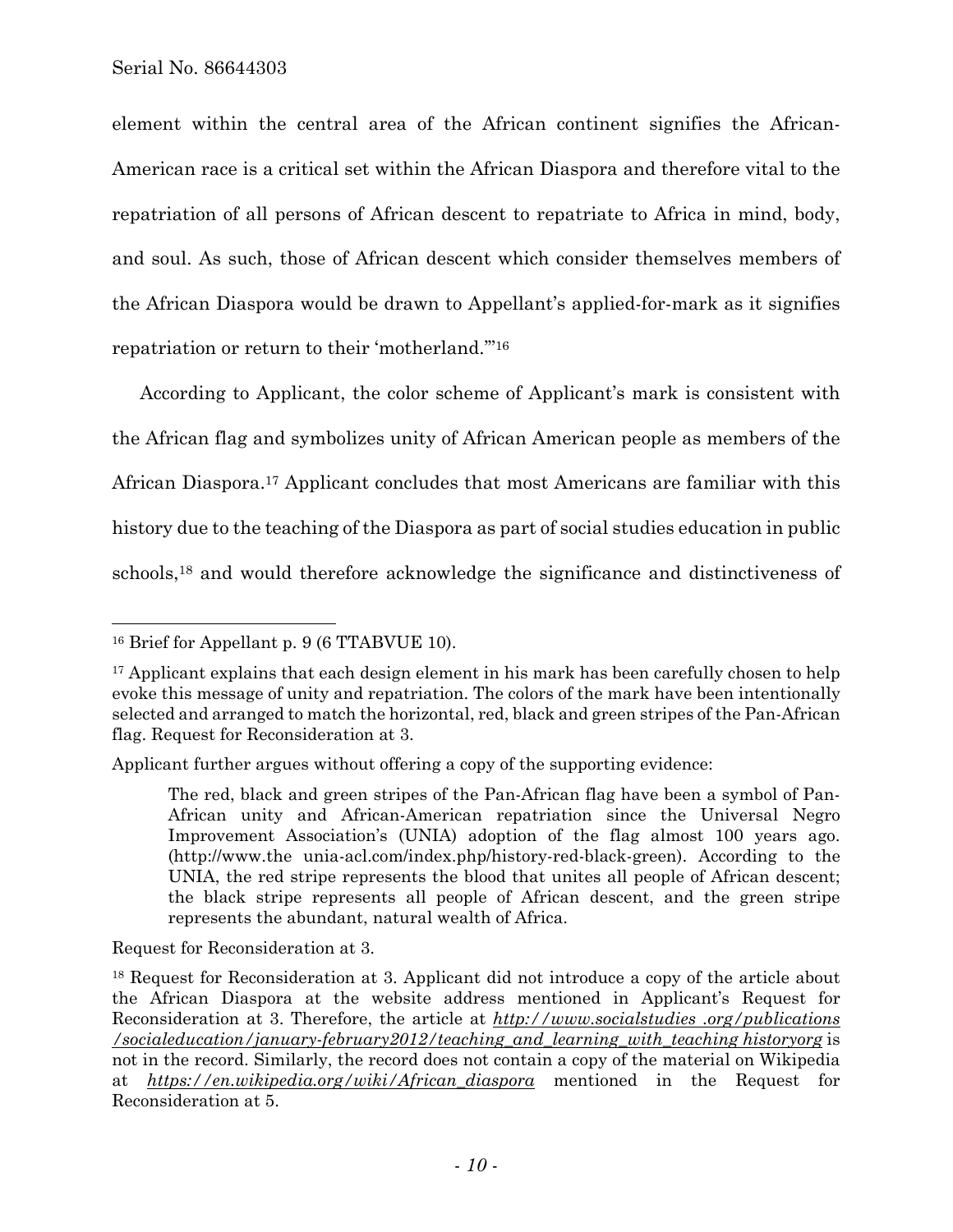Applicant's mark.19 "This significance cannot possibly be lost on the general public familiar with American history; namely African-American history."20

The Examining Attorney maintains that the general "public would not and, frankly, could not draw such a conclusion or meaning from the applied-for mark where Applicant describes an abstract concept without context and the applied-for mark does not contain any wording that could even imply Pan-African unity or repatriation, particularly as the mark is used on clothing goods." As pointed out by the Examining Attorney, there is no evidence in the record to support Applicant's presumption that consumers would be able to extrapolate such abstract concepts from the proposed mark.21 We add that there is nothing in the application before us which would limit Applicant's customers to those familiar with African-American history.

Considering each design mark separately, the map of the African continent is the dominant part of both marks, comprising the dark image superimposed on the outline of the United States in Registrant's mark and forming the large perimeter (inside the black background rectangle) of Applicant's mark. However, the map of the United States is also visible and readily recognizable in each mark, diminishing the focus normally accorded to the dominant portion of a mark. Thus, the viewer's attention to each mark is drawn to the maps of Africa and the United States.

<sup>19</sup> Request for Reconsideration at 4.

<sup>20</sup> Applicant's Reply Brief p. 7 (9 TTABVUE 8).

<sup>21</sup> Examining Attorney's Appeal Brief (8 TTABVUE 10-11).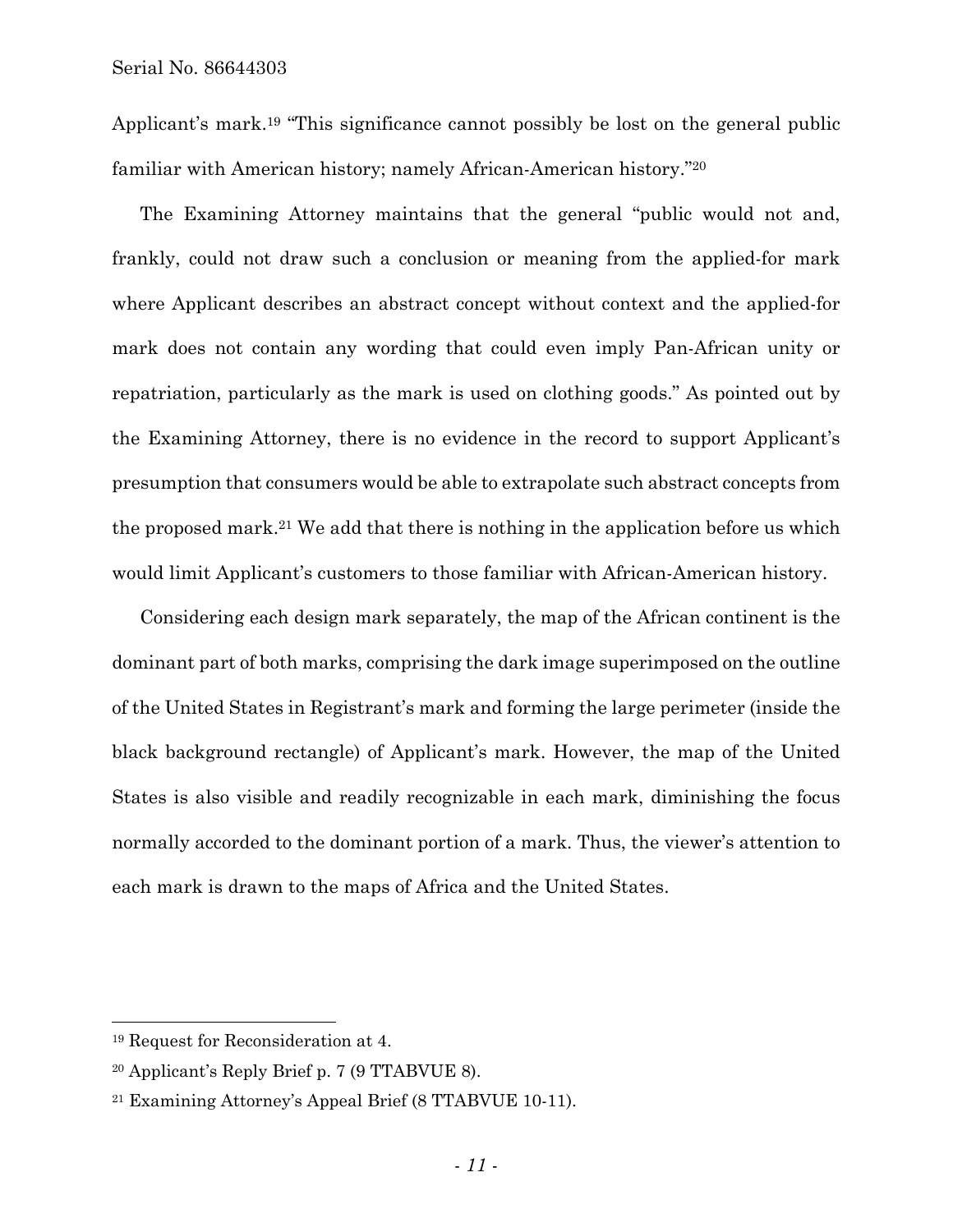Applicant's interpretations of his mark indicate merely what Applicant intended his mark to represent. Similarly, Applicant's interpretation of Registrant's mark is only his interpretation. This is not sufficient to show a lack of likelihood of confusion, source or sponsorship. As we have previously found in a likelihood of confusion analysis, an applicant (or registrant's) intended interpretation of the mark is not necessarily the same as the consumer's perception of it. *In re Yale Sportswear Corp.*, 88 USPQ2d 1121, 1125 (TTAB 2008); *Interpayment Svcs. Ltd. v. Docters & Thiede*, 66 USPQ2d 1463, 1465 (TTAB 2003) ("… it does not matter what applicant's intentions were in creating its mark or what its characterization of its mark is").

Applicant contends that his goods are being marketed to a particular demographic, he operates under the business name BLKMPWR and his goods are explicitly directed towards African-Americans, particularly those with a strong sense of cultural identity who are able to acknowledge such symbolism. Applicant argues "It should be noted that that a mark's commercial impression should be measured by consumers and persons familiar with the type of products… (*Ilco Corp. v. Ideal Sec. Hardware Corp*., 527 F.2d 1221, [188 USPQ 485, 487] (CCPA 1976) and therefore the relevant consumers are primarily African-Americans."22 Therefore, Applicant concludes, his mark "could, and does, imply the concept of repatriation as is implied without the use of words through the inclusion of the United States centrally fitted within the native land of African people."23 We disagree. While commercial

1

 $22$  Applicant's Reply Brief pp. 4, 8 (9 TTABVUE 5, 9).

<sup>23</sup> Applicant's Reply Brief p. 8 (9 TTABVUE 9).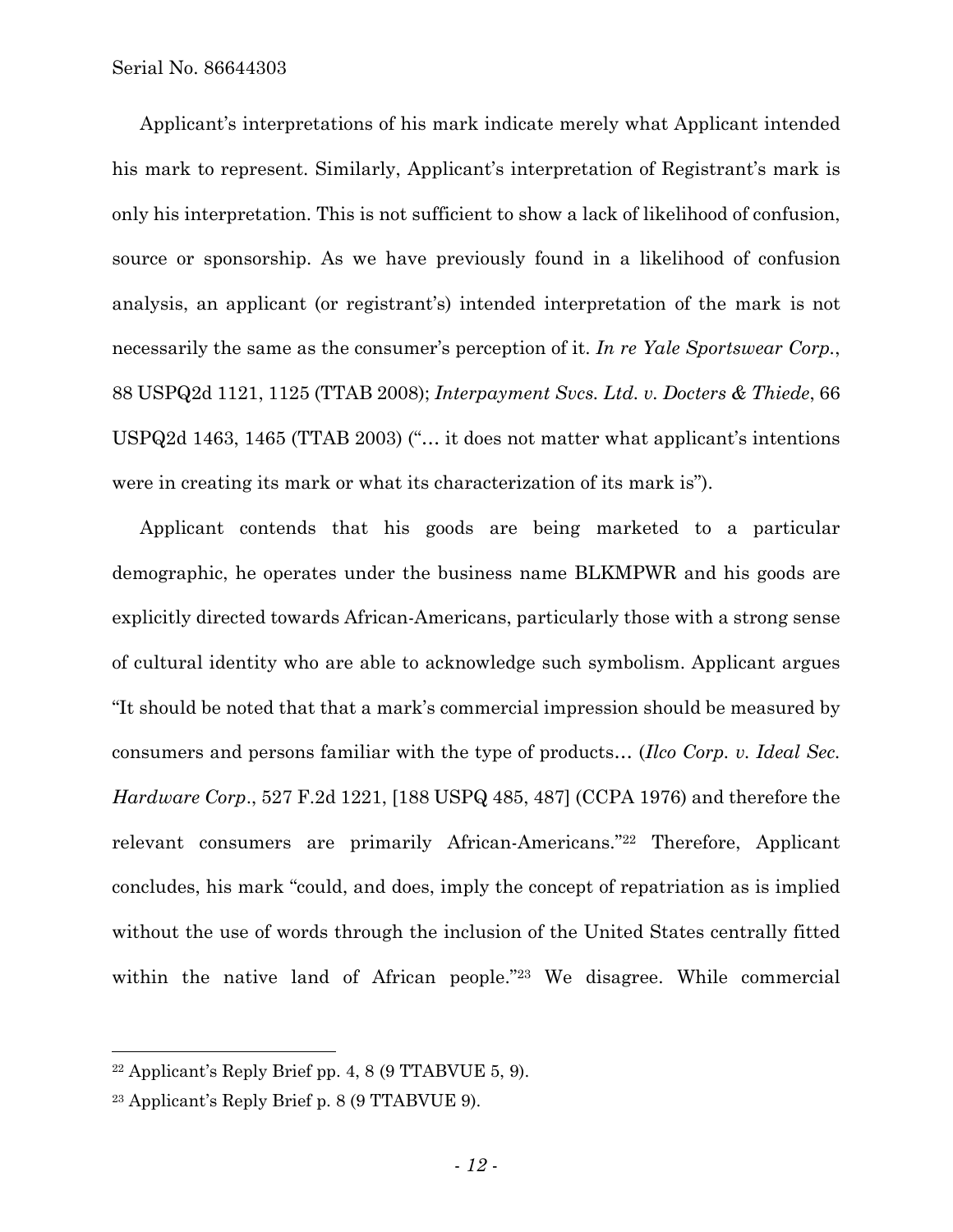impression is gauged by the impact of the mark on the relevant purchasers, in this case, that is the general public, since there is nothing in the application restricting the goods to "primarily African-Americans."

Applicant also argues that the cited registration fails to convey the concepts of Pan-African unity and repatriation because its composition creates the impression that Africa is superior to the United States due to the placement of the African continent covering a vast majority of the depicted map of the United States. This depiction of dominance is incompatible with the philosophy of Pan-African unity and repatriation according to Applicant. Moreover, Applicant characterizes the disparaging depiction of the United States in the cited mark as subordinate to the African nations, arguing that is not found in Applicant's mark which illustrates how African-Americans are tied to their native land in mind, body, and soul.24

The Examining Attorney contends that even if the general public were able to understand that Applicant's mark conveys Pan-African unity and repatriation, the cited registration creates the same commercial impression of unity and repatriation.25

Applicant further asserts that consumers have a high comprehension of design mark distinctions in the apparel industry, citing *In re Covalinski*, 113 USPQ2d 1166, [1168] (TTAB 2014), which Applicant asserts "held that in the field of apparel, consumers are more influenced by the visual impressions made by marks (which in

<sup>24</sup> Applicant's Reply Brief pp. 8-9 (9 TTABVUE 9-10).

<sup>25</sup> Examining Attorney's Appeal Brief (8 TTABVUE 11).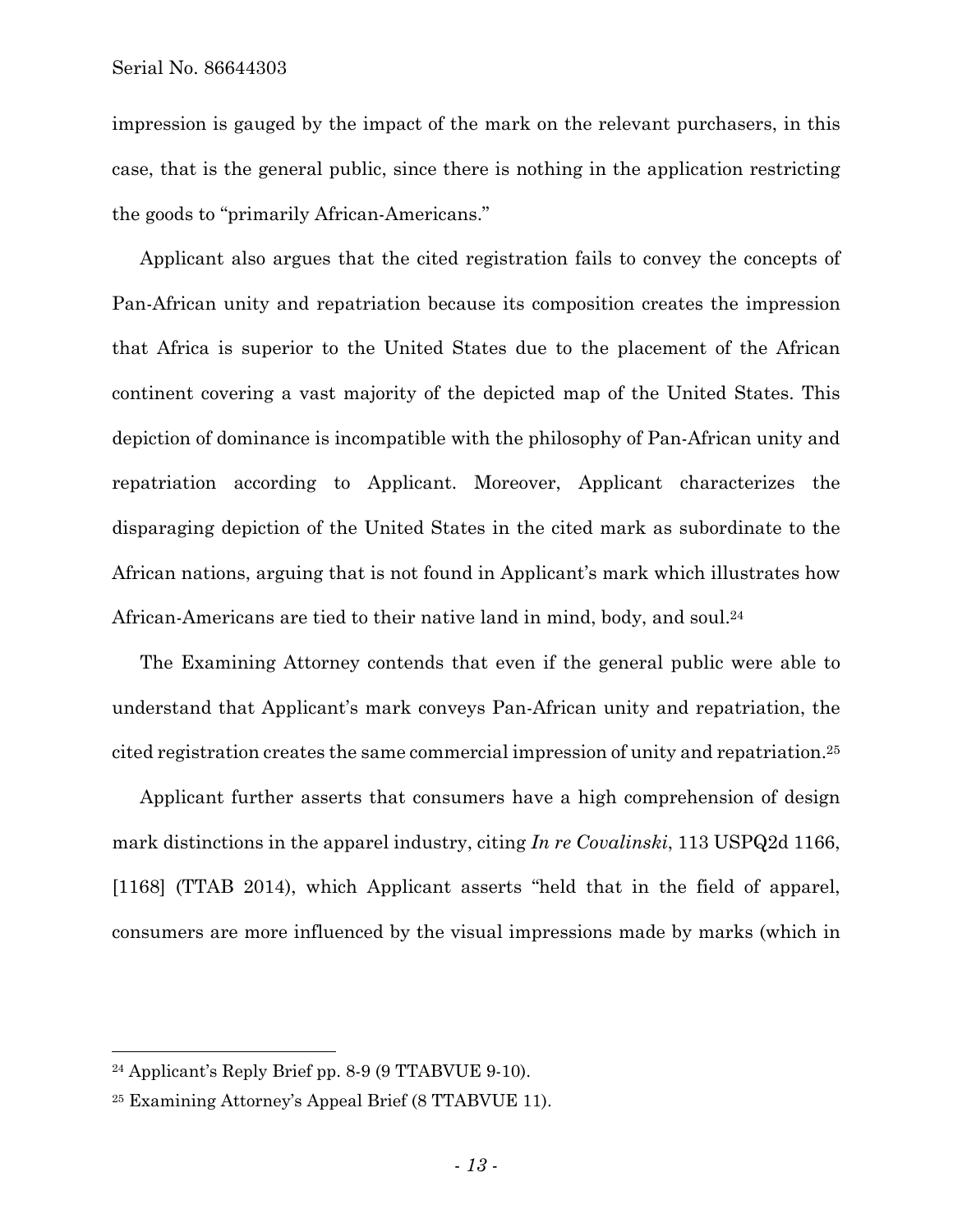the present case emphasize their different meanings) than in other cases."26 Applicant cites *Covalinski* for the proposition that consumers in the realm of apparel have a high comprehension for visual impressions.<sup>27</sup> As such, Applicant argues *Covalinski* supports the notion that consumers exercise great care when making choices about what they will wear concluding that consumers are able to distinguish the marks in the present case due to this heightened care in addition to the distinct design configuration and meaning of Applicant's mark.28

*Covalinski* involved the registrability of the word and design mark



 (REDNECK RACEGIRL plus design, U.S. Serial No. 85685983) for "[a]thletic apparel, namely, shirts, pants, jackets, footwear, hats and caps, athletic uniforms" in view of the cited registration for the mark RACEGIRL (in standard characters, Registration No. 3351313) for "caps; jerseys; leather belts; short sets; tops; shirts; shorts; jackets; blouses; caps with visors; crop tops; hat bands; hats; knitted caps; sweat bands; sweat pants; tank tops; visors." Thus, the marks in *Covalinski* were the applicant's word and design mark and the cited registrant's word mark. The Board in *Covalinski* noted that because consumers are likely to encounter the mark in a retail setting the visual impression of the mark is likely to be more important. 113 USPQ2d at 1168. Here, in contrast to *Covalinski*, we have two design-

<sup>26</sup> Brief for Appellant p. 8 (6 TTABVUE 9).

<sup>27</sup> *Id*.; Applicant's Reply Brief p. 9 (9 TTABVUE 10).

<sup>28</sup> Applicant's Reply Brief p. 9 (9 TTABVUE 10).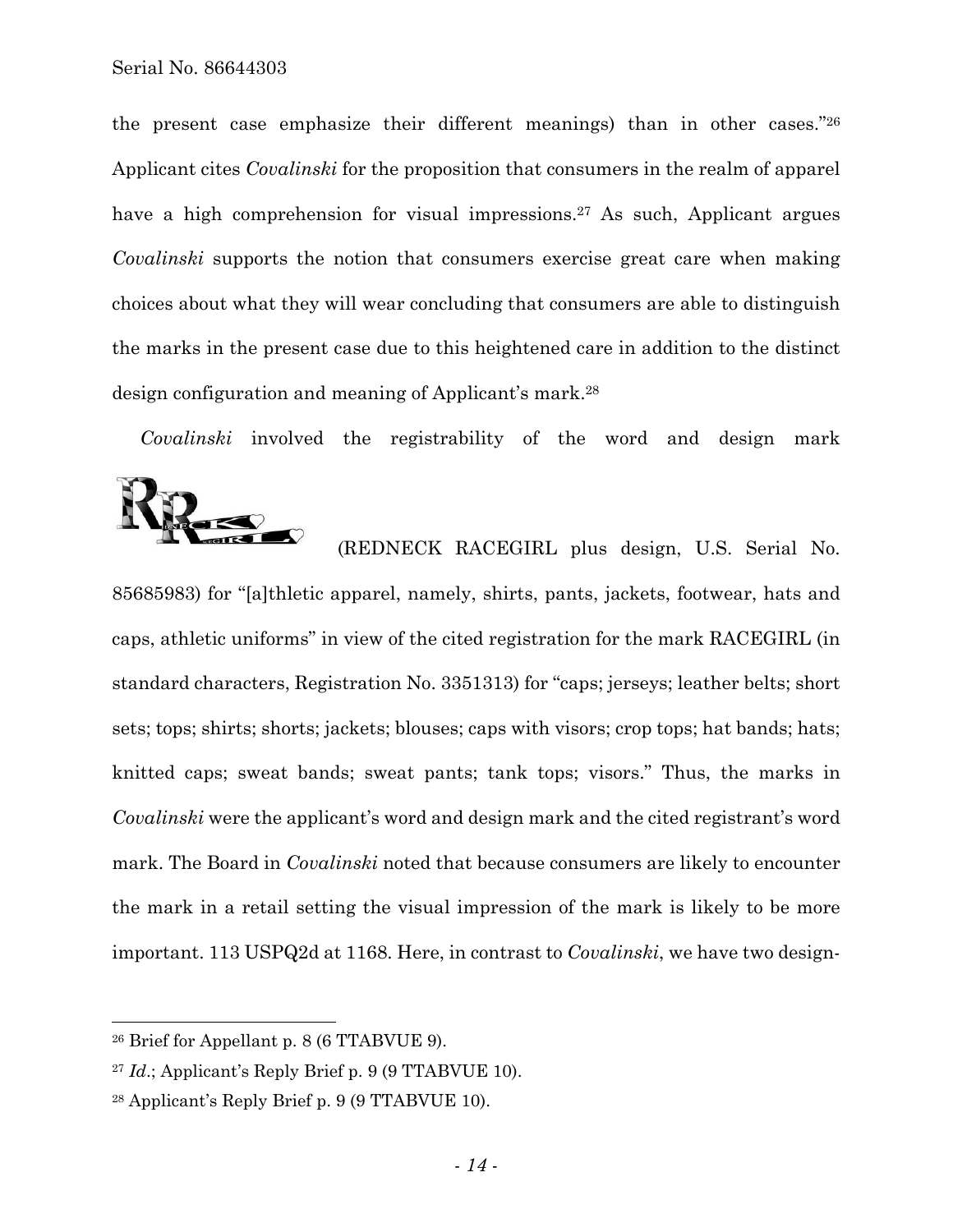only marks each consisting of maps of Africa and the United States. Thus, the marks in *Covalinski* are fundamentally different from the marks involved in this case.

While Applicant's mark claims the colors black, gold, red, and green, the Examining Attorney contends that Applicant's depiction of the maps in those colors does not significantly distinguish Applicant's proposed mark from the mark in the cited registration which is depicted in a black-and-white special form drawing. Because Registrant's mark has no color claim, the Examining Attorney asserts that it is presumed to contemplate the use of the mark in any color, without limitation, citing TMEP § 807.14(e)(i).29 As such, the Examining Attorney concludes, Registrant's mark could be displayed featuring the exact same color scheme as the Applicant's mark (at least the African map element of the mark).<sup>30</sup> This would not be a material alteration of Registrant's mark, according to the Examining Attorney, because that mark is depicted in a black-and-white special form drawing in which no color is claimed.

On the other hand, Applicant argues that expanding the cited mark (or the cited mark's Africa map element) to Applicant's mark results in a material alteration of the cited mark.31 Applicant contends that the Examining Attorney has "improperly broadened [TMEP §807.14(e)] to provide the basis that the cited mark may be amended in any fashion by use of any combination of colors,"32 contending that if the

<sup>29</sup> Examining Attorney's Appeal Brief (8 TTABVUE 10).

<sup>30</sup> Examining Attorney's Appeal Brief (8 TTABVUE 6).

<sup>31</sup> Brief for Appellant p. 12 (6 TTABVUE 13); Applicant's Reply Brief p. 6 (9 TTABVUE 7).

<sup>32</sup> Brief for Appellant p. 12 (6 TTABVUE 13).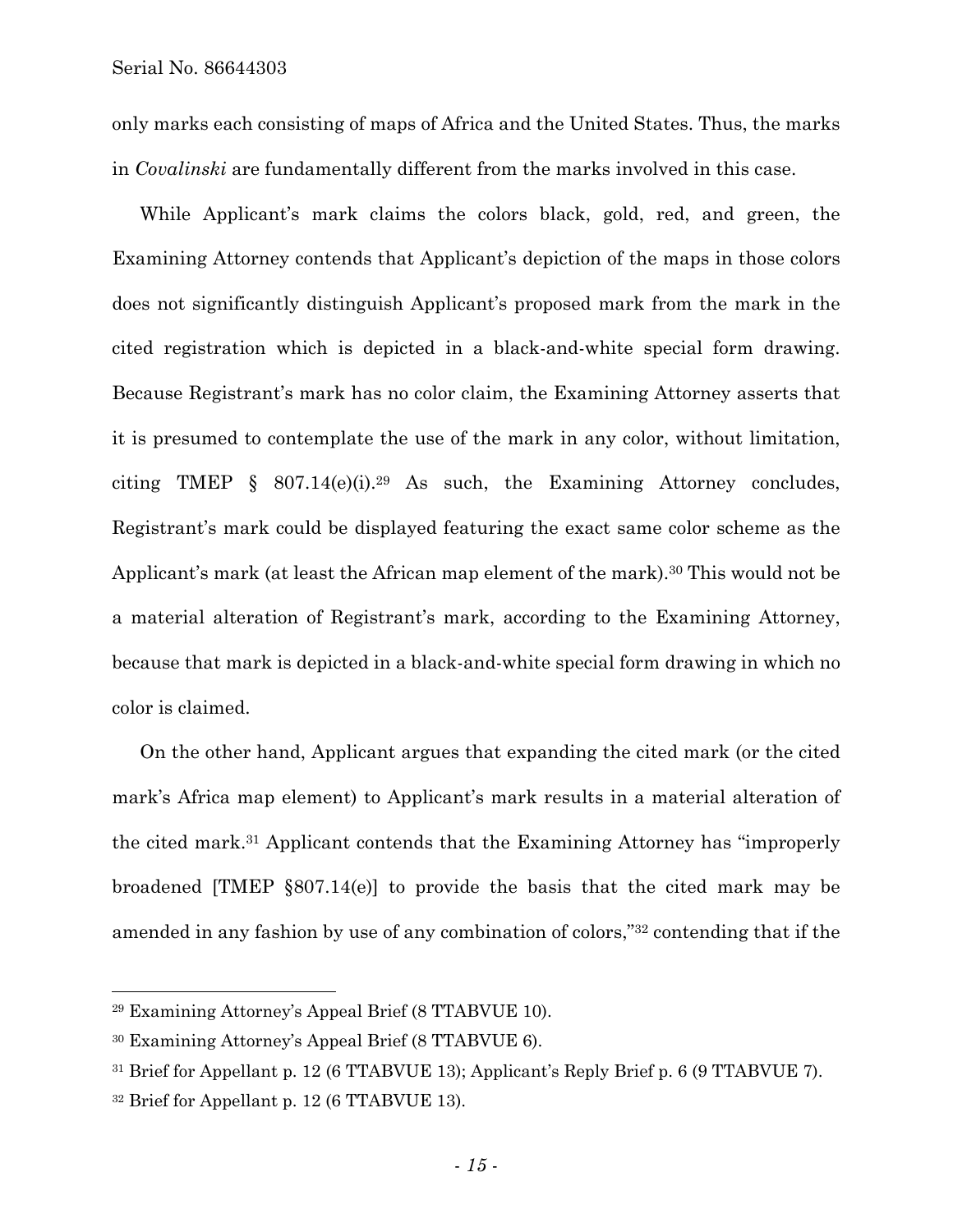African map in the cited registration is "reconfigured with [Applicant's] claimed colors – red, black, and green, this would render a material alteration of the cited mark."33 Applicant maintains that the two design marks at issue lend themselves to very particular types of coloring which distinguishes the marks as Applicant's mark adopts the colors of the Pan African flag to denote ethnic unity whereas the cited mark employs the colors black and white to denote "white America" and "black Africa." According to Applicant, several elements, including the inclusion of segments and borders within the African map element, would need to be altered in order for the cited mark to create the same commercial impression. Thus, Applicant submits if Registrant were to attempt to amend his mark in order to reach the visual impression created by Applicant's mark, he would not be able to do so as the numerous changes would amount to a materially altered, essentially new, mark.<sup>34</sup> Applicant concludes that the TMEP would be improperly broadened if it allowed the cited mark to be amended in any fashion by use of any combination of colors.35

We look to Section 807.14(e)(i) of the TMEP regarding the significance of blackand-white drawings:

## **Black-and-White Drawings**

…

 $\overline{a}$ 

If a mark is initially depicted in a black-and-white special form drawing in which no color is claimed, the drawing is presumed to contemplate the use of the mark in any color, without limitation. See, *e.g., In re Data Packaging Corp.*,

<sup>33</sup> Brief for Appellant p. 13 (6 TTABVUE 14).

<sup>34</sup> Brief for Appellant p. 14 (6 TTABVUE 15).

<sup>35</sup> Brief for Appellant p. 12 (6 TTABVUE 13); Applicant's Reply Brief p. 3 (9 TTABVUE 4).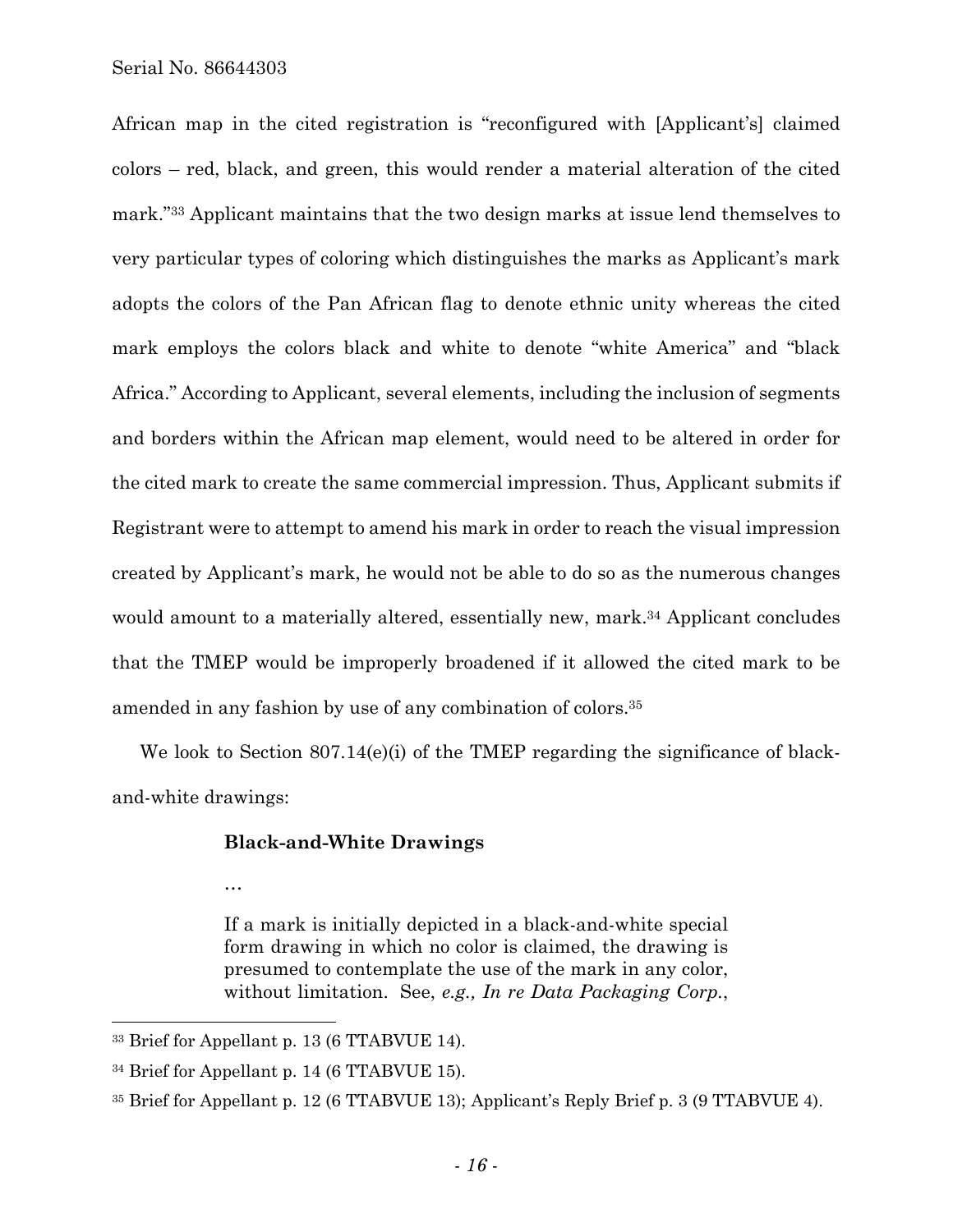453 F.2d 1300, 1302, 172 USPQ 396, 397 (C.C.P.A. 1972). The amendment of the black-and-white drawing to one claiming a particular color as a feature of the mark is, therefore, a restriction or limitation of the applicant's rights.

Applicant interprets the foregoing to restrict the use of color to a single color. That is too narrow of a reading. Since the cited mark is depicted in a black-and-white special form drawing in which no color is claimed, the drawing is presumed to contemplate the use of the mark in any colors without limitation.

There are numerous color schemes that could be applied to Registrant's mark including schemes using the red, black and green colors similar to those found in Applicant's mark, resulting in both Registrant's mark and Applicant's mark having the red, black and green colors used in the African flag for the map portions of the marks. That Applicant's mark has a black background is not likely to be recalled by purchasers and is therefore not a sufficient difference to distinguish the marks.

Because Registrant's mark makes no color claim, the drawing is presumed to contemplate the use of the mark in any colors, including those used in Applicant's mark. *See In re Data Packaging Corp.*, 453 F.2d 1300, 172 USPQ 396, 397 (CCPA 1972) (court allowed registration of a mark consisting of a colored band applied to a computer tape reel of contrasting color); *T & T Mfg. Co. v. A.T. Cross Co.*, 178 USPQ 497, 502 (TTAB 1973) ("This narrows down as to whether the use of an identical conical shape in three different colors represents three different marks or but a single mark in different displays. It is our opinion that applicant possesses but a single mark which covers the application of color to an arbitrary selected conical shaped portion of the top of its writing instruments as against a barrel of a contrasting color; …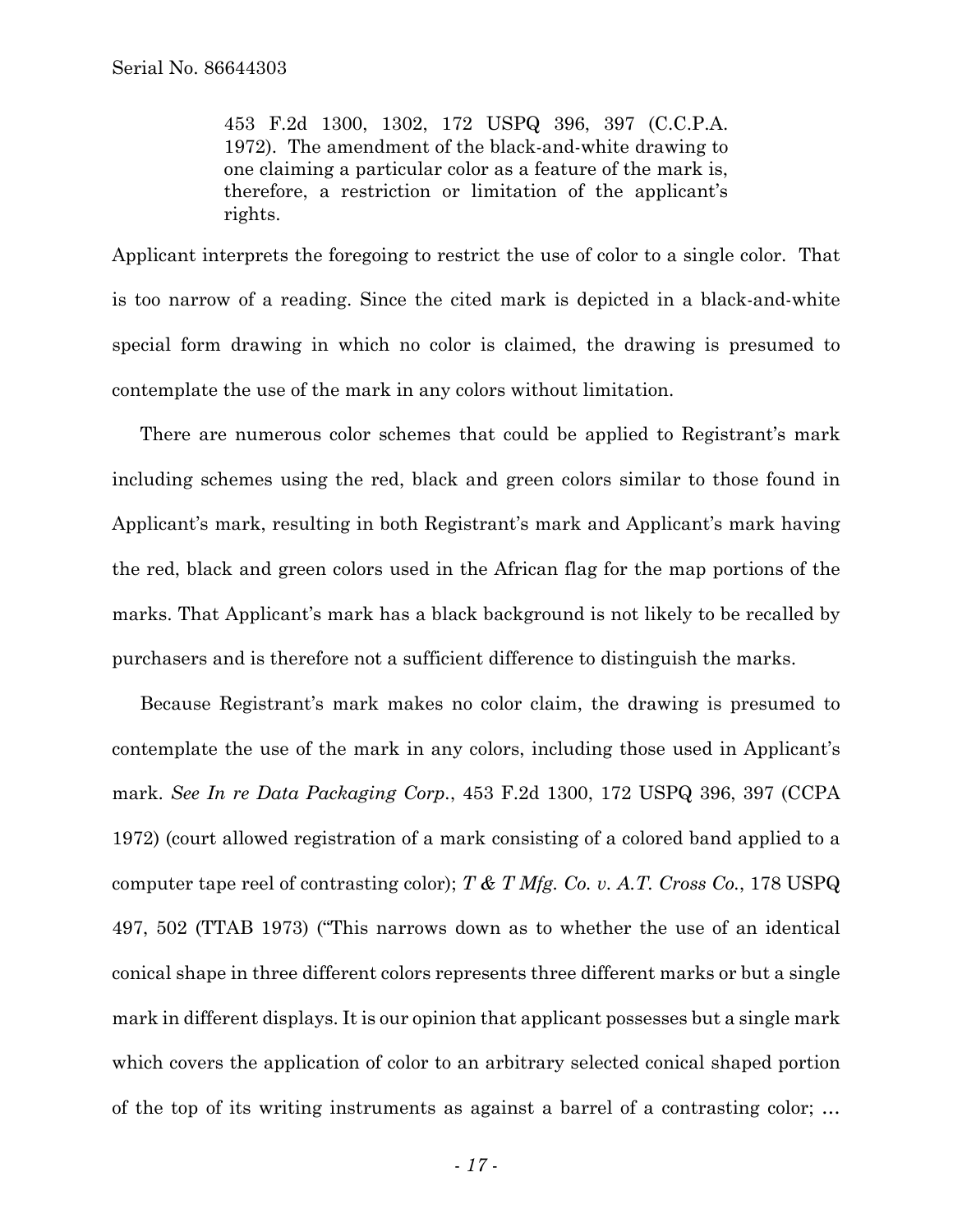applicant possesses rights therein covering all of the different colors in which the conical shaped portion may appear.").

Both marks include overlaid maps of Africa and the United States. Inasmuch as Registrant's mark is not restricted to the use of black and white colors, it can appear in the red, black and green colors shown in Applicant's mark creating a similar commercial impression to Applicant's mark. *Grandpa Pidgeon's of Mo.,* 177 USPQ at 574 (the figures create a similar commercial impression, likely to be remembered by purchasers of an aged man in overalls with cane and pipe, *i.e.*, a "grandpa" … that one figure is upright and apparently spry while the other is slightly stooped is, a difference not likely to be recalled by purchasers seeing the marks at spaced intervals; legal surgery, in which trademarks have parts enhanced or discarded, is of little aid in determining the effect of design marks on purchasers who merely recollect); *Am. Sunbathing Assoc., Inc. v. Am. Health Alliance*, 157 USPQ 586, 589-90 (TTAB 1968) (nothing in the record shows that the sunburst emblem or any of the other features comprising the marks of the applicant and registrant has been used by others in connection with clothing; thus, registrant's mark … precludes the registration by a subsequent user of the same or a similar mark for similar goods; the overall commercial impression created by applicant's mark is sufficiently similar to registrant's mark as to be likely to cause confusion).

III. Conclusion

We have considered all of the evidence and arguments of record as it pertains to the relevant *du Pont* factors (including any evidence and arguments not specifically